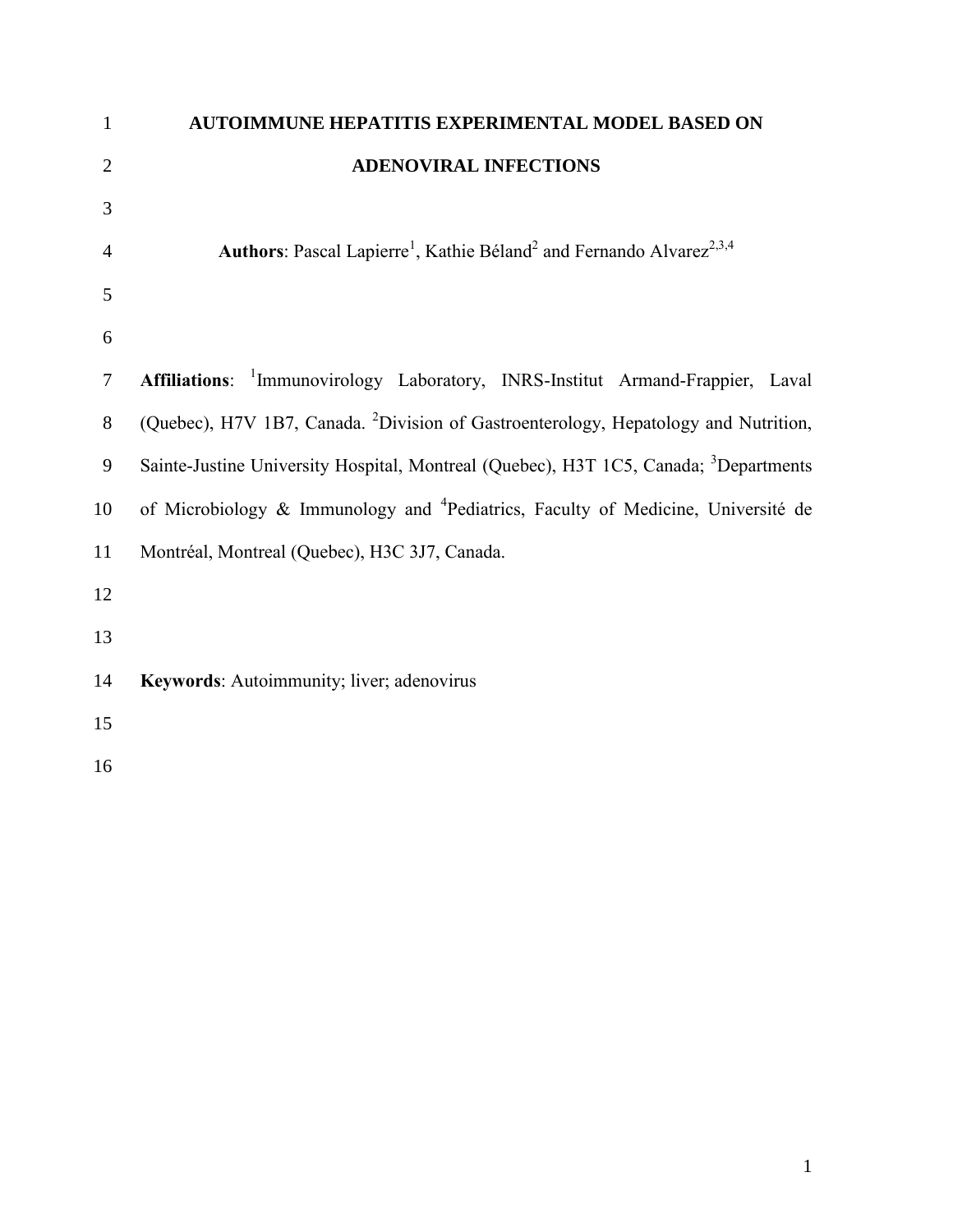- **FOOTNOTE**
- 

| 19 | Corresponding author: Fernando Alvarez, MD; Division of Gastroenterology,              |
|----|----------------------------------------------------------------------------------------|
| 20 | Hepatology and Nutrition, Sainte-Justine University Hospital, 3175 Côte-Sainte-        |
| 21 | Catherine,<br>Montreal<br>(Quebec),<br>H <sub>3</sub> T<br>1C5,<br>Canada.<br>Email:   |
| 22 | Fernando.alvarez@umontreal.ca                                                          |
| 23 |                                                                                        |
| 24 |                                                                                        |
| 25 | Abbreviations: AIH, autoimmune hepatitis; CYP2D6, cytochrome P450 2D6.                 |
| 26 |                                                                                        |
| 27 | Grant support: This work was supported by the Canadian Institutes of Health Research   |
| 28 | (CIHR) grant MOP-86506 to F.A. P.L. is the recipient of a Fellowship from the Fonds de |
| 29 | Recherche du Québec - Santé (FRQS).                                                    |
| 30 |                                                                                        |
| 31 |                                                                                        |
| 32 |                                                                                        |
| 33 |                                                                                        |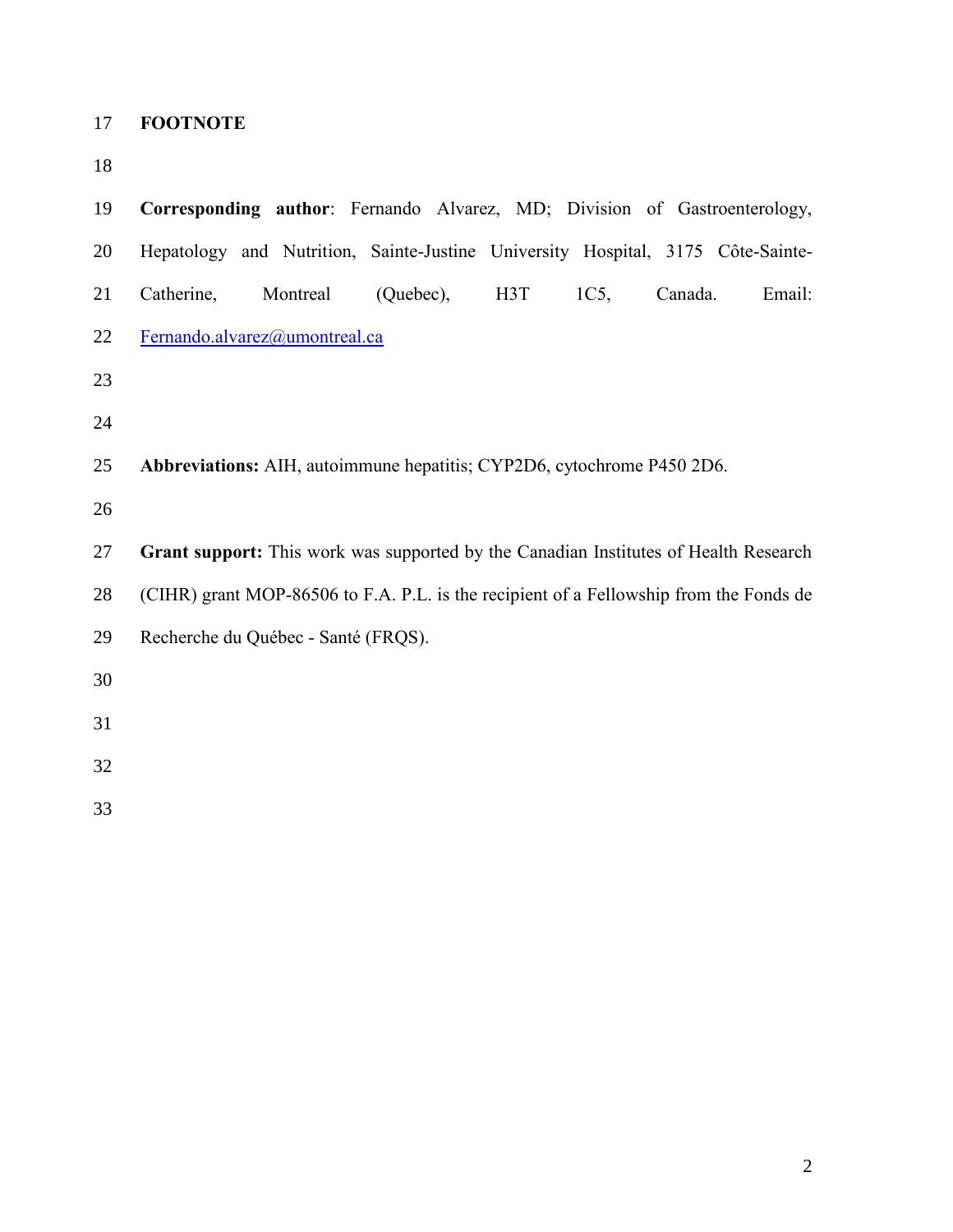To the Editor:

 We read with great interest the paper by Hardtke-Wolenski *et al*. [\(1\)](#page-4-0) that describes the development of an animal model of autoimmune hepatitis based on a self-limited adenoviral infection. Administered adenovirus encoded for formiminotransferase- cyclodeaminase, a targeted liver antigen in type 2 AIH, identified in 1999 [\(2\)](#page-4-1). This report confirms our previously published findings that a self-limited adenoviral infection, with a virus encoding for the same protein, can lead to the development of an AIH in mice [\(3\)](#page-4-2), a fact neither discussed nor mentioned in the report by Hardtke-Wolenski *et al.* 

 The authors claim that *danger signals* are necessary for the initiation of an autoimmune response against the liver based on adenoviral infections and hydrodynamic transfection experiments with an observation period of 12 weeks. These results are in contrast with previous findings in models of AIH based on DNA vaccination [\(4-7\)](#page-4-3) or adoptive transfer [\(8\)](#page-5-0), where a peripheral activation of T cell specific to a liver autoantigen, in absence of inflammation (*danger signals*), led to an active autoimmune response against the liver. These important points are not addressed in the Hardtke-Wolenski *et al.* report.

 The authors describe the development of fibrosis in their model based on silver staining of liver sections. Silver staining of reticulin proteins mainly reflects changes in the liver structure as in figure 2c, where mild alterations are observed, that can be interpreted as the result of hepatocyte lysis secondary to the lymphocyte infiltration. Why wasn't a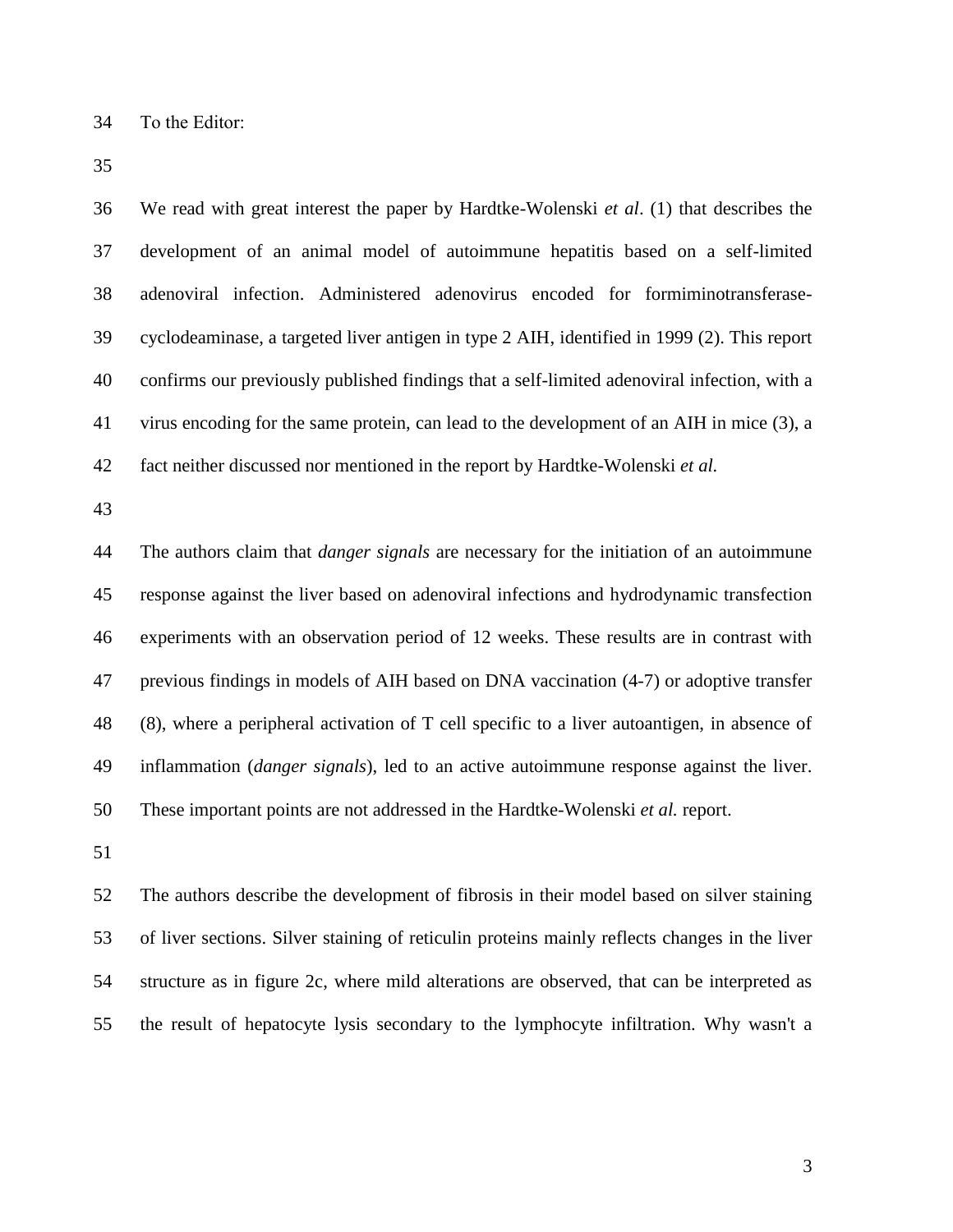trichrome staining performed? This would have allowed to visualize collagen deposition, the hallmark of liver fibrosis.

 The authors discuss an interesting point on the need of a predisposing genetic background (NOD in this case) for the development of an AIH in mice, an observation we previously reported in our model of type 2 AIH [\(5\)](#page-4-4). However, the complete absence of an AIH in C57BL/6 and FVB/N mice in their model is rather puzzling. We [\(3\)](#page-4-2) and others [\(9\)](#page-5-1) found that an AIH could be triggered in both these mouse strains. This could be attributed to the observation period, since it is not clear if C57BL/6 and FVB/N mice were followed for more than 12 weeks (we observed the development of an AIH approximately 8 months after adenoviral infections in our model [\(3\)](#page-4-2)). It could also be the result of the pfu of adenovirus used, an important factor in the outcome of an adenoviral infection [\(10\)](#page-5-2) or their adenovirus construction since our vector encoded for CYP2D6 in addition to formiminotransferase-cyclodeaminase [\(3\)](#page-4-2) and Christen's team published adenoviral vector encoded only for CYP2D6 [\(9\)](#page-5-1).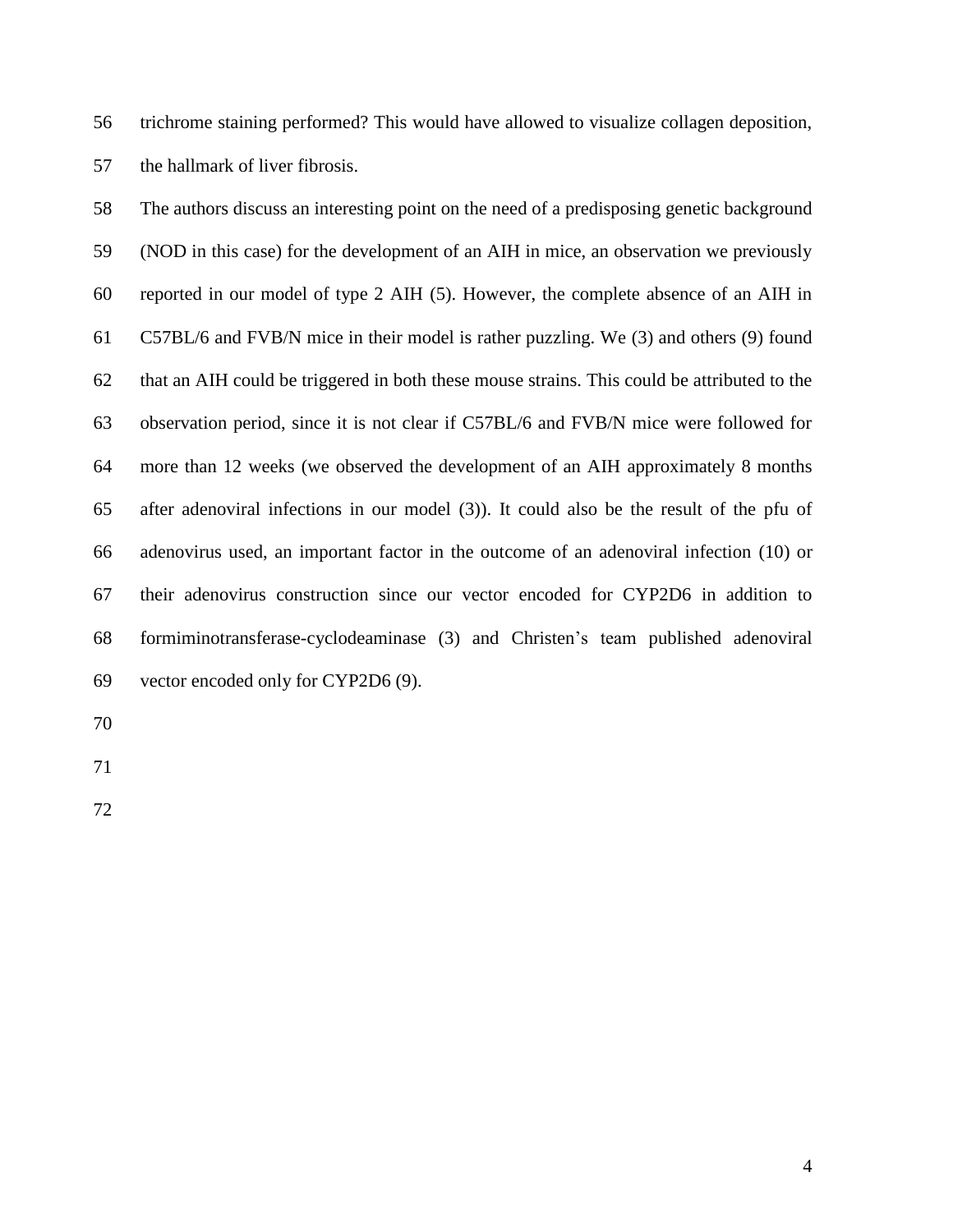**REFERENCES**

<span id="page-4-0"></span> 1. Hardtke-Wolenski M, Fischer K, Noyan F, Schlue J, Falk CS, Stahlhut M, Woller N, et al. Genetic predisposition and environmental danger signals initiate chronic autoimmune hepatitis driven by CD4+ T cells. Hepatology 2013.

<span id="page-4-1"></span> 2. Lapierre P, Hajoui O, Homberg JC, Alvarez F. Formiminotransferase cyclodeaminase is an organ-specific autoantigen recognized by sera of patients with autoimmune hepatitis. Gastroenterology 1999;116:643-649.

<span id="page-4-2"></span> 3. Piche C, Beland K, Lapierre P, Massie B, Alvarez F. Different sites of xenoantigen delivery lead to a virally induced late-onset hepatitis in mice through molecular mimicry. Liver Int 2011;31:1306-1314.

<span id="page-4-3"></span> 4. Lapierre P, Beland K, Yang R, Alvarez F. Adoptive transfer of ex vivo expanded regulatory T cells in an autoimmune hepatitis murine model restores peripheral tolerance. Hepatology 2013;57:217-227.

<span id="page-4-4"></span> 5. Lapierre P, Beland K, Djilali-Saiah I, Alvarez F. Type 2 autoimmune hepatitis murine model: the influence of genetic background in disease development. J Autoimmun 2006;26:82-89.

 6. Lapierre P, Djilali-Saiah I, Vitozzi S, Alvarez F. A murine model of type 2 autoimmune hepatitis: Xenoimmunization with human antigens. Hepatology 2004;39:1066-1074.

 7. Djilali-Saiah I, Lapierre P, Vittozi S, Alvarez F. DNA vaccination breaks tolerance for a neo-self antigen in liver: a transgenic murine model of autoimmune hepatitis. J Immunol 2002;169:4889-4896.